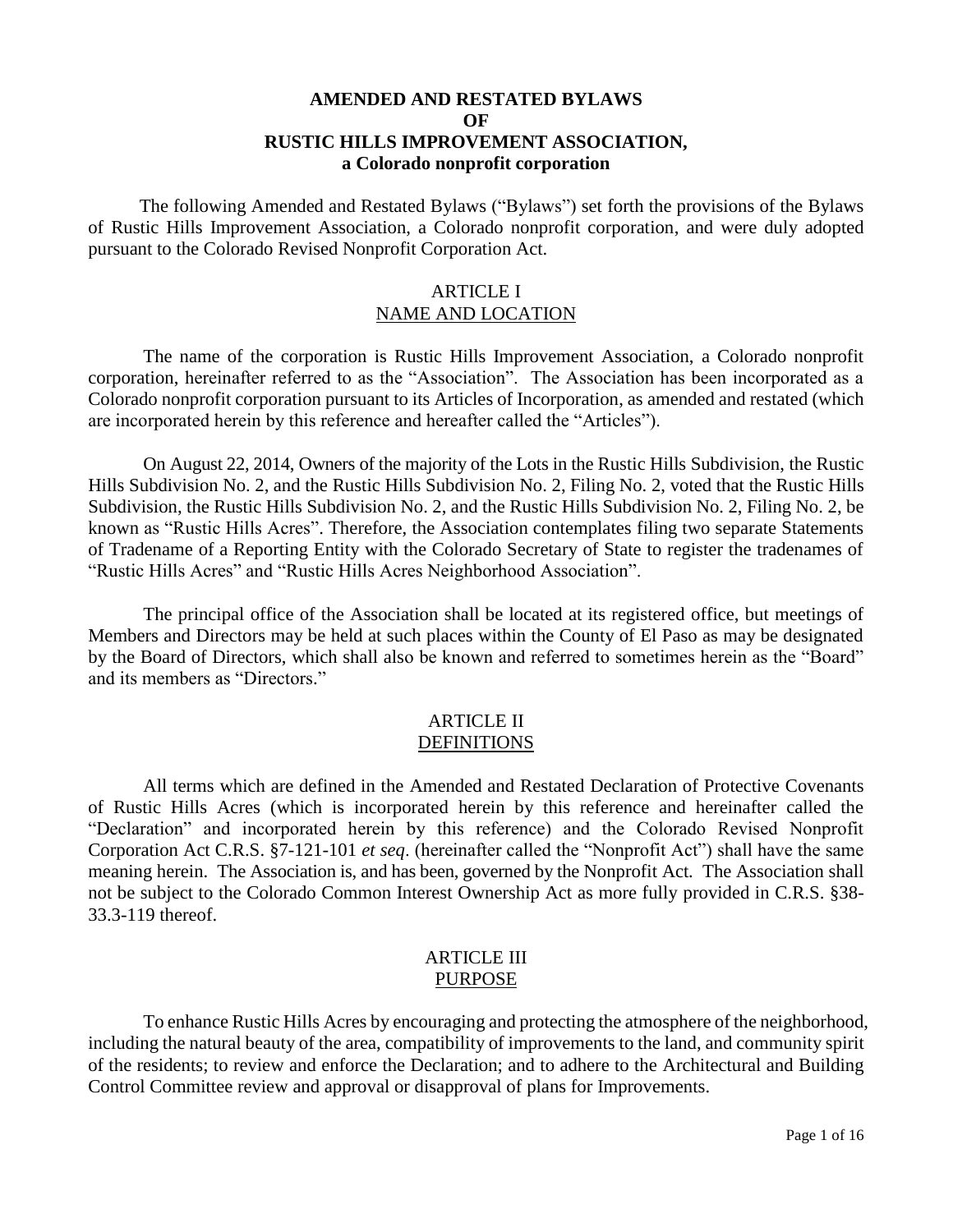#### ARTICLE IV MEETING OF MEMBERS

4.1. Membership and Voting Rights. The requirements and conditions of membership and of voting rights shall be as provided in the Declaration and the Articles. By acquiring title to a Lot, a person or entity automatically consents to becoming a Member of the Association and subject to the rights and duties set forth in the Declaration, the Articles, these Bylaws and applicable laws and statutes. Each Lot shall have one vote on any issue duly submitted to the Members and/or each vacant directorship. Different rights and obligations with respect to voting and all other matters have been and may further be set forth in the Declaration, which shall be controlling over C.R.S. §7-127-202 or otherwise. Members may only transfer their memberships and any right arising therefrom as permitted by the Declaration, Articles, and these Bylaws and in accordance therewith. Class "A" membership (as defined in the Declaration and the Articles) shall automatically transfer upon transfer of title to a Lot.

4.2. Annual and Regular Meetings. The annual meeting of the Members shall be held in the month of May of each calendar year at a place, date and time, within the State of Colorado, as the Board may determine. "Regular meetings" shall refer to meetings, if any, which are set by the Board on a regular basis (for example, monthly or quarterly meetings of Members) and which are not annual or special meetings.

- 4.3. Special Meetings.
	- (a) The Association shall hold a special meeting of its Members:

(i) On call of its President or Board or the person or persons authorized by these Bylaws or resolution of the Board to call such a meeting; or

(ii) If the Association receives one or more written demands for the meeting, stating the purpose or purposes for which it is to be held, signed and dated by Members holding at least ten percent (10%) of all votes entitled pursuant to these Bylaws to be cast on any issues proposed to be considered at the meeting.

(b) If not otherwise fixed under C.R.S. §7-127-103 or §7-127-106, the record date for determining the Members entitled to demand a special meeting pursuant to paragraph (a)(ii) above is the date of the earliest of any of the demands pursuant to which the meeting is called, or the date that is sixty (60) days before the date the first such demand is received by the Association, whichever is later.

(c) If a notice for a special meeting demanded pursuant to paragraph (a)(ii) above is not given pursuant to C.R.S. §7-127-104 within thirty (30) days after the date the written demand or demands are delivered to a corporate officer, regardless of the requirements of paragraph (d) below, a person signing the demand or demands may set the time and place of the meeting and give notice pursuant to C.R.S. §7-127-104.

(d) Special meetings of the Members may be held in or out of this state at the place stated in or fixed in accordance with these Bylaws, or, if not so stated or fixed, at a place stated or fixed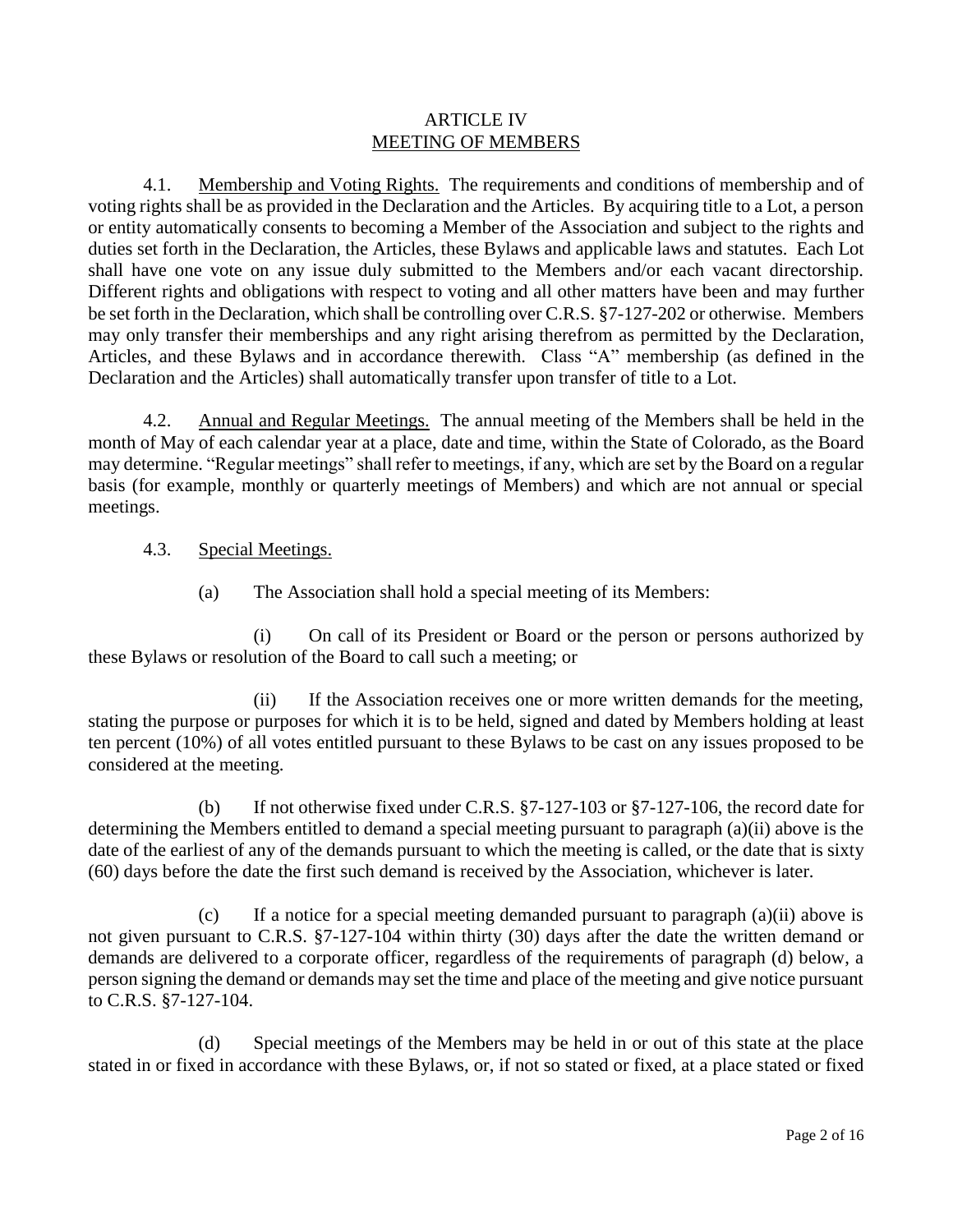in accordance with a resolution of the Board. If no place is so stated or fixed, special meetings shall be held at the Association's principal office.

(e) Only business within the purpose or purposes described in the notice of the meeting required by C.R.S. §7-127-104(3) may be conducted as a special meeting of the Members.

## 4.4. Notice of Meetings.

(a) The Association shall give to each Member who is entitled to vote at the meeting notice consistent with its Bylaws of meetings of Members in a fair and reasonable manner.

(b) Any notice that conforms to the requirements of paragraph (c) below is fair and reasonable, but other means of giving notice may also be fair and reasonable when all the circumstances are considered.

as follows:

(c) Notice is fair and reasonable if it is provided as set forth in C.R.S. §7-121-402 or

(i) The Association notifies Members by mail or hand delivery or electronic transmission (including, but not limited to facsimile or email) the place, date, and time of each annual, regular, and special meeting of Members no fewer than ten (10) days, nor more than fifty (50) days before the meeting date, or if notice is mailed by other than first class or registered mail, no fewer than thirty (30) days, nor more than fifty (50) days before the meeting date.

(ii) Notice of an annual or regular meeting includes a description of any matter that must be approved by the Members or for which the Members' approval is sought under C.R.S. §§ 7-128-501, 7-129-110, 7-130-103, 7-130-201, 7-131-102, and 7-134-102. The notice of any meeting must state the time and place of the meeting and the items on the agenda, including the general nature of any proposed amendment to the Declaration or Bylaws, any budget changes, and any proposal to remove an officer or Director.

(d) Unless otherwise provided by articles 121 to 137 of the Nonprofit Act or these Bylaws, notice of a special meeting shall include a description of the purpose or purposes for which the meeting is called.

(e) Members may waive notice as provided by C.R.S. §7-127-105.

(f) If an annual, regular, or special meeting of Members is adjourned to a different date, time, or place, notice need not be given of the new date, time, or place, if the new date, time, or place is announced at the meeting before adjournment. If a new record date for the adjourned meeting is or must be fixed under C.R.S. §7-127-106, notice of the adjourned meeting must be given under this section to the Members of record as of the new record date.

(g) When giving notice of an annual, regular, or special meeting of Members, the Association shall give notice of a matter a Member intends to raise at the meeting if: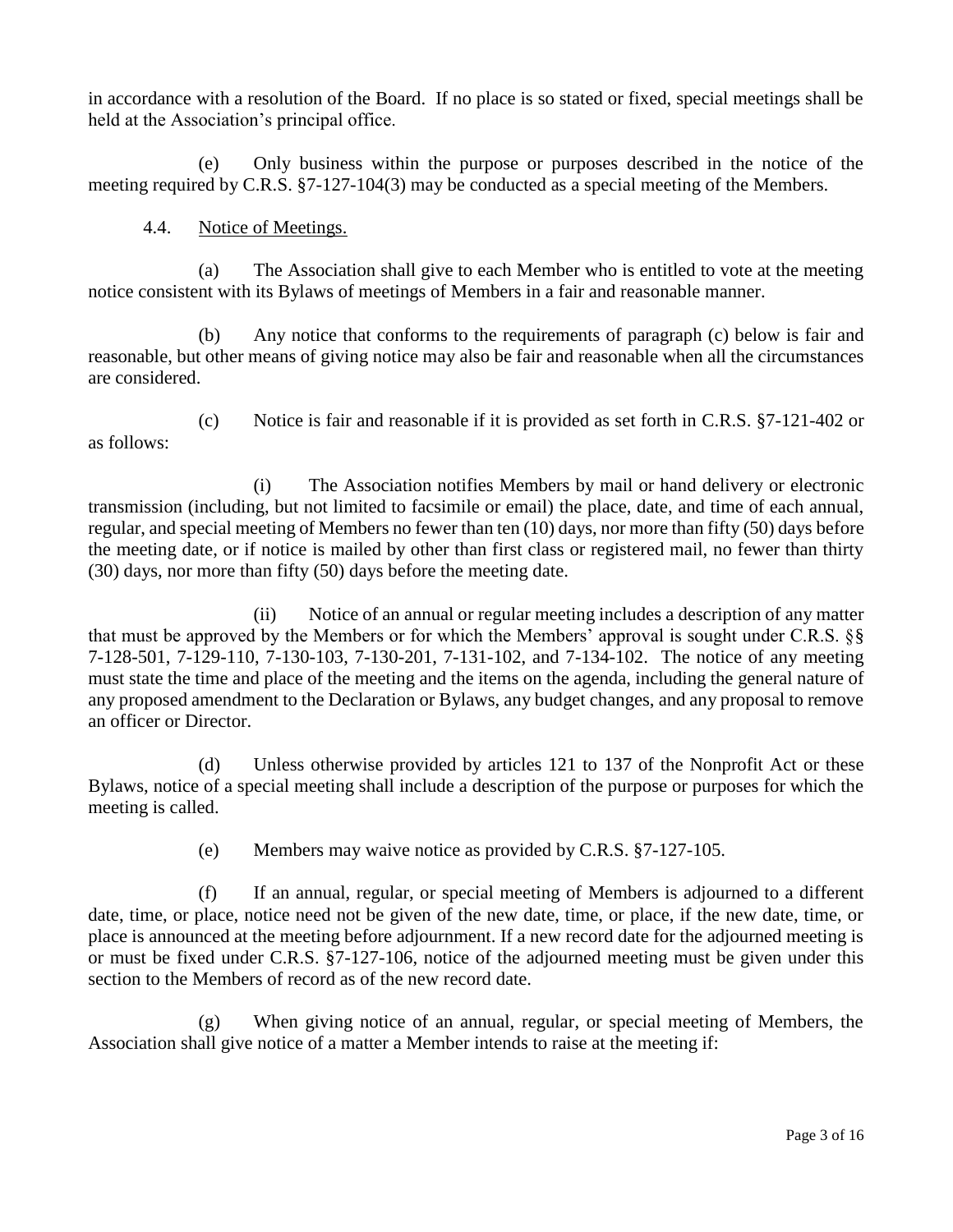(i) Requested in writing to do so by a person entitled to call a special meeting;

and

(ii) The request is received by the Secretary or President of the Association at least ten (10) days before the Association gives notice of the meeting.

(h) The Board may fix the record date for determining the Members entitled to notice or to vote at any Members' meeting or to exercise any rights in respect to any lawful action pursuant to C.R.S. §7-127-106 or otherwise. Such record date may not be more than seventy (70) days before the meeting or action requiring a determination of Members occurs. Unless otherwise directed by the Board, the Association shall not be required to prepare the list of names described in C.R.S. §7-127-201.

4.5. Action Taken Without Meeting. Notwithstanding any provision to the contrary, any action required or permitted to be taken at any meeting of Members may be taken without a meeting, prior notice or vote, if Members entitled to vote thereon unanimously agree and consent to such action in writing; such action shall be taken in accordance with C.R.S. §7-127-107 of the Nonprofit Act. Action may also be taken by written ballot pursuant to C.R.S. §7-127-109.

# 4.6. Quorum.

(a) The presence at the meeting of Members entitled to vote and cast twenty-five percent (25%) of the votes in the Association shall constitute a quorum for any action except as otherwise provided in the Articles, the Declaration, or these Bylaws. If, however, such quorum shall not be present or represented at any meeting, the Members in attendance and entitled to vote shall have power to adjourn the meeting, from time to time, without notice other than announcement at the meeting, until a quorum shall be present or be represented.

(b) Once a Member entitled to vote is represented for any purpose at a meeting, including the purpose of determining that a quorum exists, the Member is deemed present for quorum purposes for the remainder of the meeting and for any adjournment of that meeting, unless a new record date is or shall be set for that adjourned meeting.

## 4.7. Voting Entitlement.

(a) If only one of the multiple Owners of a Lot is present at a meeting of the Association, such Owner, if a Voting Member (as such term is defined in the Declaration), is entitled to cast all the votes allocated to that Lot. If more than one of the multiple Owners are present, the votes allocated to that Lot may be cast only in accordance with the agreement of a majority in interest of the Owners, unless the Declaration expressly provides otherwise. There is majority agreement if any one of the multiple Owners casts the votes allocated to that Lot without protest being made promptly to the person presiding over the meeting by any of the other Owners of the Lot.

(b) Votes allocated to a Lot may not be cast pursuant to a proxy.

(c) Votes allocated to a Lot may be cast pursuant to an absentee ballot duly executed by a Lot Owner, if a Voting Member. If a Lot is owned by more than one person, each Owner of the Lot, if a Voting Member, may vote or register protest to the casting of votes by the other Owners of the Lot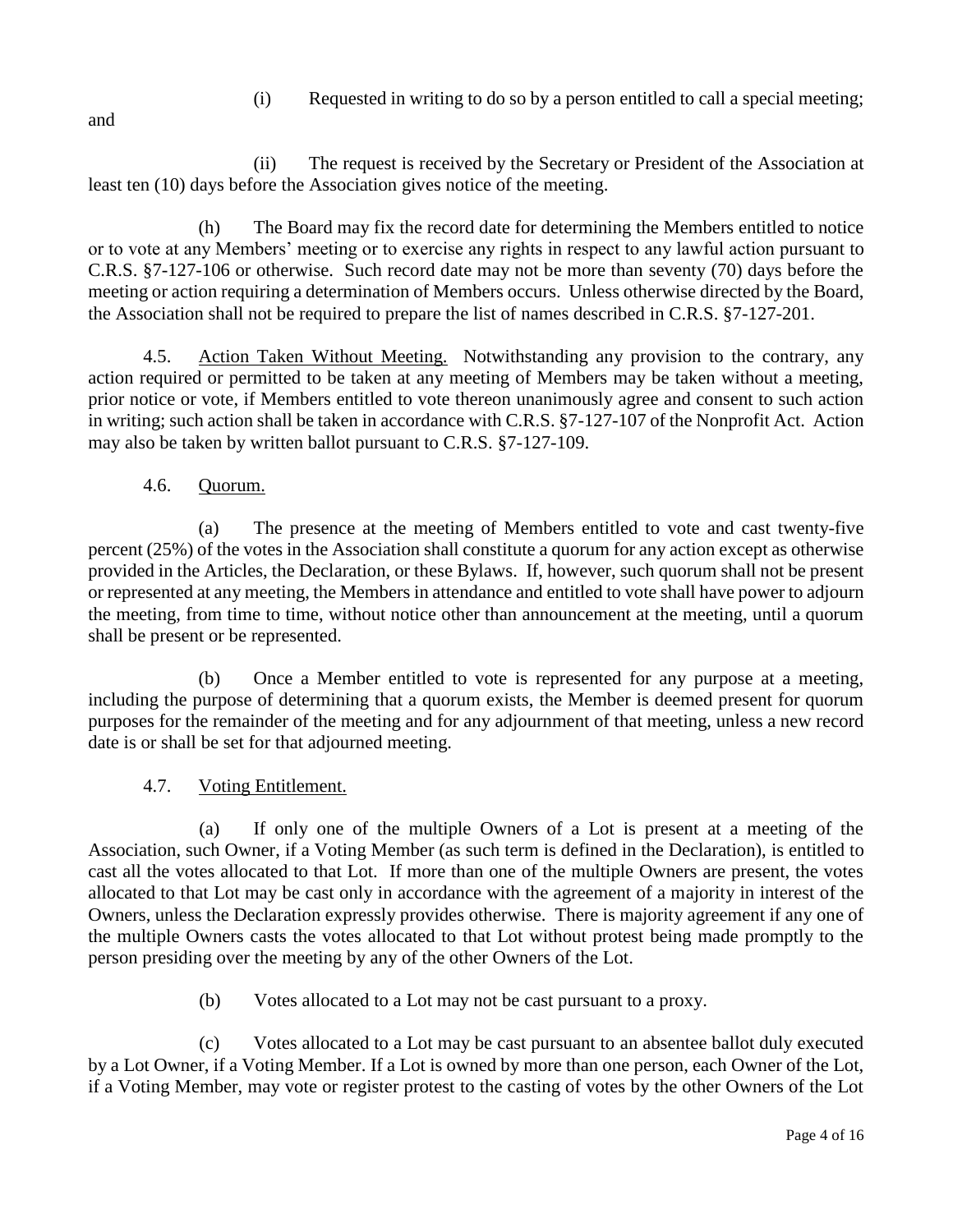through a duly executed absentee ballot. An absentee ballot shall: (i) state each proposed action; and (ii) provide an opportunity to vote for or against each proposed action. All solicitations for votes by absentee ballot shall: (i) state the time by which a ballot must be received by the Association in order to be counted; and (ii) be accompanied by written information sufficient to permit each person casting such ballot to reach an informed decision on the matter. A written absentee ballot may not be revoked.

4.8. Majority of Members. As used in these Bylaws, the term "majority of Members" shall mean Voting Members to which at least fifty-one percent (51%) of the votes in the Association are attached, who are present at a meeting containing a quorum. Unless otherwise provided herein, an affirmative vote of a majority of Members present, entitled to vote, in person or by written ballot or by absentee ballot, shall be required to transact the business of the meeting and shall be valid and binding upon all Members.

4.9. Order of Business. The order of business at all meetings of the Members shall be as determined by the Board.

## ARTICLE V DUES

 5.1 Membership Responsibility. Membership in the Association carries responsibilities, including contributions to Rustic Hills Acres. Activities conducted by the Association benefit all within Rustic Hills Acres and often require funding. For this purpose, the Association collects "Dues" annually, however, on a voluntary basis.

5.2 Dues Amount. Payment of Dues shall be at a level set by the Voting Members of the Association at the annual meeting of the Members.

5.3 Due Date. Annual Dues shall be due and payable prior to the beginning of the Association's fiscal year, which runs from June  $1<sup>st</sup>$  to May  $31<sup>st</sup>$ . Payments not made by June  $30<sup>th</sup>$  of each year shall be considered late. Dues may be pro-rated on a quarterly basis, as may be required for changes of ownership.

5.4 Funded Activities. Activities funded by the annual Dues may include, but not be limited to: costs associated with the annual meeting of the Members, special meetings, or meetings of the Board; community-building activities such as the annual bar-b-que, the Halloween hay ride, parades, a neighborhood watch program, and others; and Rustic Hills Acres clean-up activities, City-sponsored chipper day, and a household waste collection day and the like.

#### ARTICLE VI BOARD OF DIRECTORS: SELECTION, TERM OF OFFICE

6.1. Number. The property, business and affairs of the Corporation shall be managed by a Board whose Directors shall at all times be Voting Members of the Association, who have paid their Dues in full for the current fiscal year. The Board shall be composed of six (6) At-Large Directors (threeyear terms), who shall be elected by the Voting Members from the general Membership as follows: three (3) from the Rustic Hills Subdivision, and three (3) from the Rustic Hills Subdivision No. 2 and the Rustic Hills Subdivision No. 2, Filing No. 2, the Executive Board (as defined below) (one-year terms), and the chairmen of all standing committees.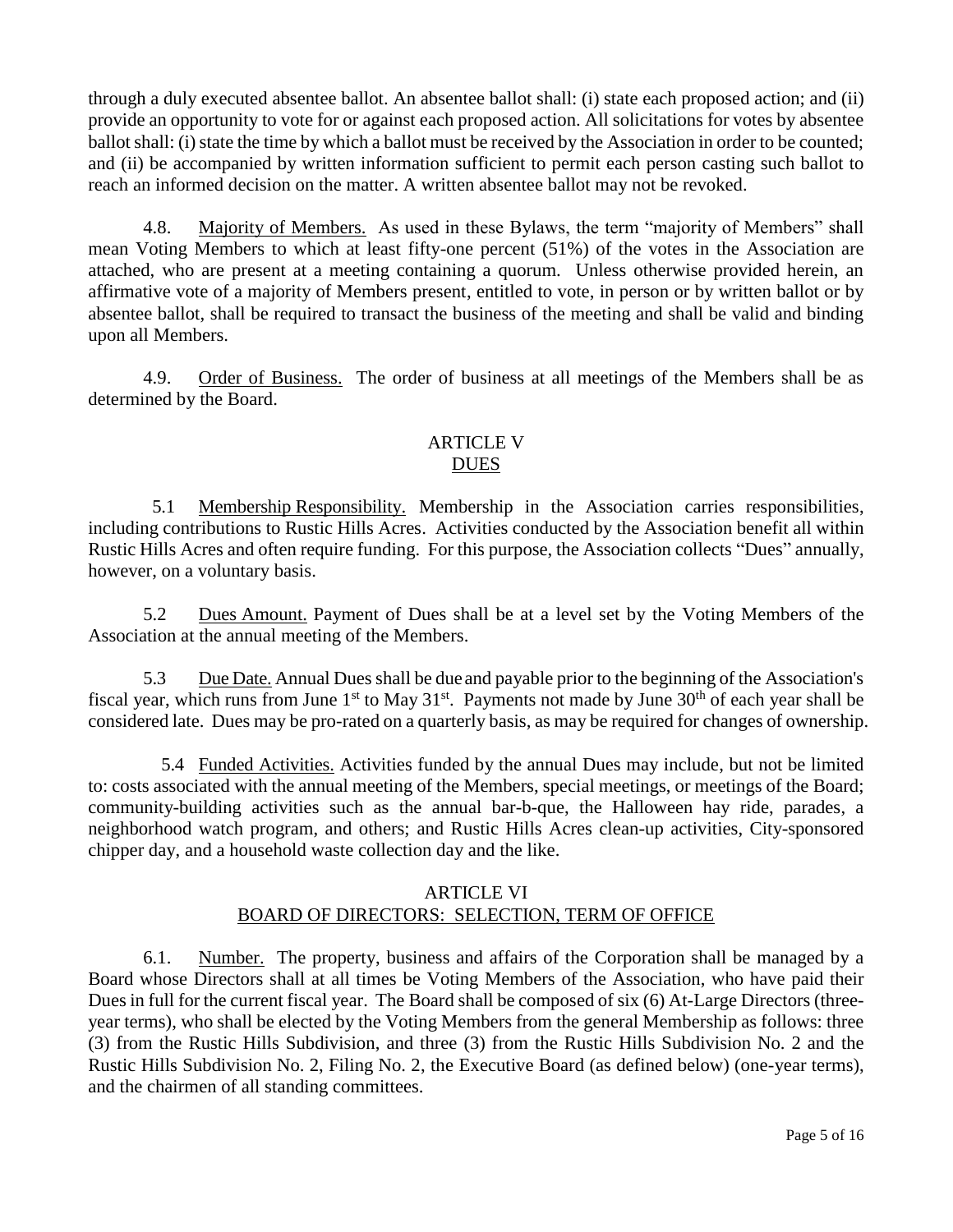#### 6.2. Term of Office.

(a) Beginning in the year of 2019, the Voting Members shall elect at least one-third  $(1/3)$  of the Directors for one-year terms, one-third  $(1/3)$  of the Directors for two-year terms, and onethird (1/3) of the Directors for three-year terms, and at each annual meeting thereafter, the Voting Members shall elect the same number of Directors as there are directors whose terms are then expiring, for terms of three years. The term of any Director filling a vacancy expires at the end of the unexpired term that such Director is filling. Vacancies shall be filled as provided by §7-128-110 of the Nonprofit Act.

(b) Despite the expiration of a Director's term, a Director continues to serve until the Director's successor is elected, appointed, or designated and qualifies, or until there is a decrease in the number of Directors.

6.3. Resignation. Any Director may resign at any time by giving written notice of such resignation to the President or the Secretary. Unless otherwise specified in such written notice, such resignation shall take effect upon receipt by such officer. In the event of death or resignation of a Director, his or her successor shall be selected by a majority of the remaining Directors and shall serve for the unexpired term of his or her predecessor.

6.4. Removal.

with or without cause.

follows:

(i) The Voting Members may remove one or more Directors elected by them

(a) Directors elected by the Voting Members or other Directors may be removed as

(ii) A Director elected by the Voting Members may be removed by the Voting Members only at a meeting called for the purpose of removing that Director, and the meeting notice shall

state that the purpose, or one of the purposes, of the meeting is removal of the Director.

(iii) An entire Board may be removed under paragraphs (i) and (ii) above. In the event that an entire Board is removed at a meeting, their successors shall be nominated and elected by the Voting Members at that meeting to fill such vacancies.

(iv) A Director elected by the Board may be removed with or without cause by the vote of a majority of the Directors then in office or such greater number as is set forth in these Bylaws; except that a Director elected by the Board to fill the vacancy of a Director elected by the Voting Members may be removed without cause by the Voting Members, but not the Board.

(b) If, at the beginning of a Director's term on the Board, any rules adopted by the Board pursuant to these Bylaws provide that a Director may be deemed to have resigned for failing to attend a specified number of Board meetings, or for failing to meet other specified obligations of Directors, and if such failure to attend or meet obligations is confirmed by an affirmative vote of the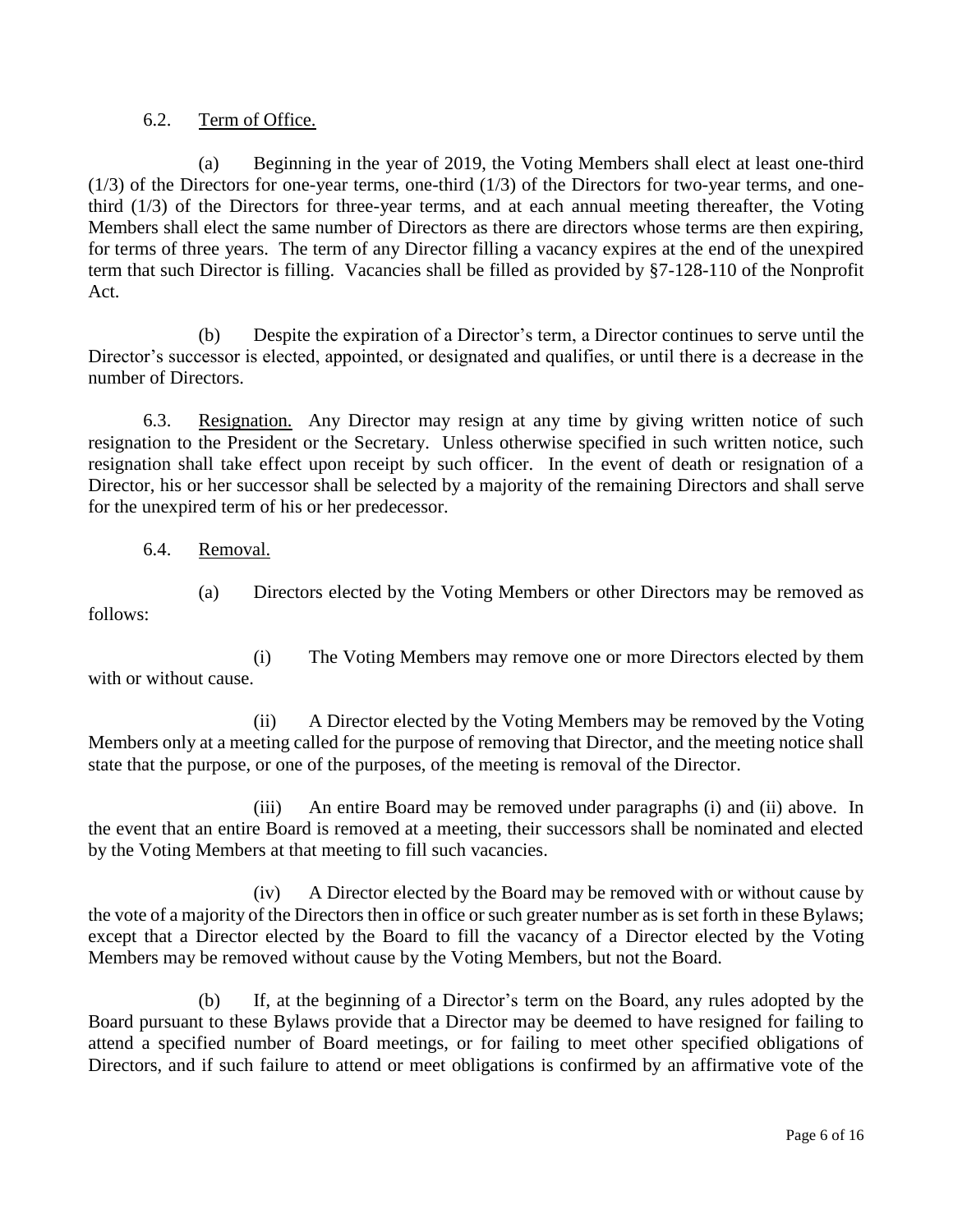Board, than such failure to attend or meet obligations shall be effective as a resignation at the time of such vote of the Board.

6.5. Duties.The Board shall transact all necessary business and affairs of the Association. The Board shall present a report and bring recommendations to the regular meetings of the Association. Reports and recommendations shall include, but not be limited to a proposed budget and prioritized goals for vote at the annual meeting of the Members.

6.6. Compensation. No Director shall receive compensation for any service(s) the Director may render to the Association. However, a Director may be reimbursed for actual expenses incurred in the performance of duties on behalf of the Association.

6.7. Action Taken Without a Meeting. The Directors shall have the right to take any action in the absence of a meeting which they could take at a meeting by obtaining the written approval of all the Directors pursuant to C.R.S. §7-108-202 or C.R.S. §7-128-202, as applicable. Any action so approved shall have the same effect as though taken at a meeting of the Board.

### ARTICLE VII MEETINGS OF DIRECTORS

7.1. Regular Meetings. Regular meetings of the Board shall be held with such frequency and at such times and places as shall be determined by a majority of the Directors. Notice of regular meetings of the Board shall be given to each Director personally or by mail, facsimile, or email at least seven (7) days prior to the day named for such meeting.

7.2. Special Meetings. Special meetings of the Board may be called by the President, or by any two or more Directors, upon three (3) days' notice to each Director, given personally or by mail, telephone, facsimile, or e-mail, which notice shall state the time, the place and the purpose of the meeting.

## 7.3. Notice of Meetings.

(a) Unless otherwise provided in articles 121 to 137 of the Nonprofit Act or in these Bylaws, regular meetings of the Board may be held without notice of the date, time, place, or purpose of the meeting. Any meeting may be held as allowed by C.R.S. §7-128-201.

(b) Unless these Bylaws provide for a longer or shorter period, special meetings of the Board shall be preceded by at least two (2) days' notice of the date, time, and place of the meeting. The notice need not describe the purpose of the special meeting unless otherwise required by articles 121 to 137 of the Nonprofit Act or these Bylaws.

7.4. Waiver of Notice.

(a) A Director may waive any notice of a meeting before or after the time and date of the meeting stated in the notice. Except as provided by paragraph (b) below, the waiver shall be in writing and signed by the Director entitled to the notice. Such waiver shall be delivered to the Association for filing with the corporate records, but such delivery and filing shall not be conditions of the effectiveness of the waiver.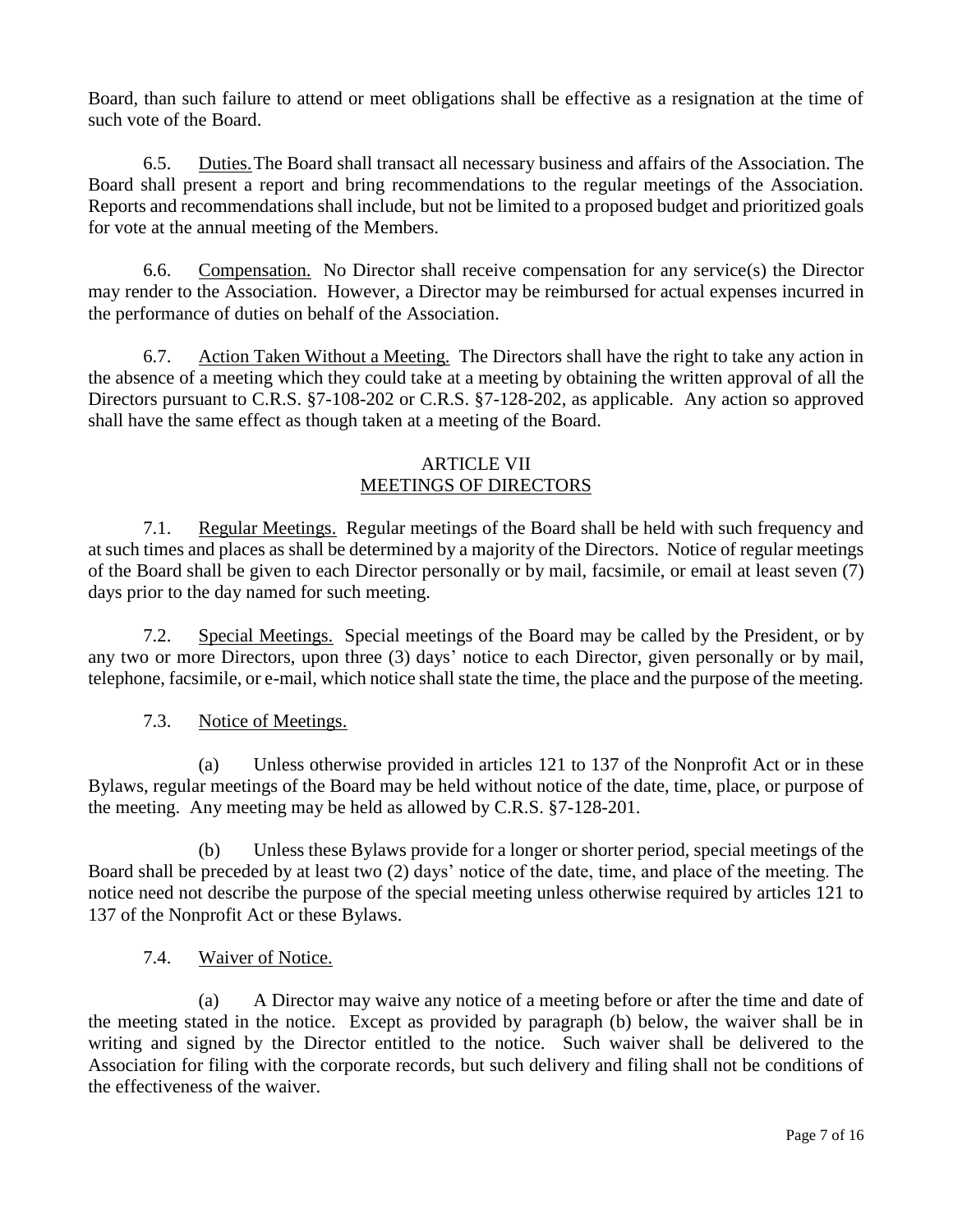(b) A Director's attendance at or participation in a meeting waives any required notice to that Director of the meeting unless:

(i) At the beginning of the meeting or promptly upon the Director's later arrival, the Director objects to holding the meeting or transacting business at the meeting because of lack of notice or defective notice and does not thereafter vote for or assent to action taken at the meeting; or

(ii) If special notice was required of a particular purpose pursuant to  $C.R.S. §7-$ 128-203(2), the Director objects to transacting business with respect to the purpose for which such special notice was required and does not thereafter vote for or assent to action taken at the meeting with respect to such purpose.

7.5. Action Taken Without Meeting. Notwithstanding any provision to the contrary, any action required or permitted to be taken at any meeting of the Board may be taken without a meeting, prior notice or vote, if notice is transmitted in writing to each Director and each Director by the time stated in the notice votes thereon for such action or against such action, abstains in writing from voting, or fails to respond or vote and fails to demand in writing that action not be taken without a meeting; such action shall be taken in accordance with C.R.S. §7-128-202 of the Nonprofit Act.

## 7.6 Quorum.

(a) At all meetings of the Board, the attendance of a majority of the Directors shall constitute a quorum for the transaction of business, and the acts of the majority of the Directors present at a meeting at which a quorum is present shall be the acts of the Board. If, at any meeting of the Board, there is less than a quorum present, those present may adjourn the meeting from time to time. At any such adjourned meeting, any business which might have been transacted at the meeting as originally called may be transacted without further notice.

(b) Directors may not vote or otherwise act by proxy.

(c) A Director who is present at a meeting of the Board when corporate action is taken is deemed to have assented to all action taken at the meeting unless:

(i) The Director objects at the beginning of the meeting, or promptly upon the Director's arrival, to holding the meeting or transacting business at the meeting and does not thereafter vote for or assent to any action taken at the meeting;

(ii) The Director contemporaneously requests that the Director's dissent or abstention as to any specific action taken be entered in the minutes of the meeting; or

(iii) The Director causes written notice of the Director's dissent or abstention as to any specific action to be received by the presiding officer of the meeting before adjournment of the meeting or by the Association promptly after adjournment of the meeting. The right of dissent or abstention pursuant to this paragraph as to a specific action is not available to a Director who votes in favor of the action taken.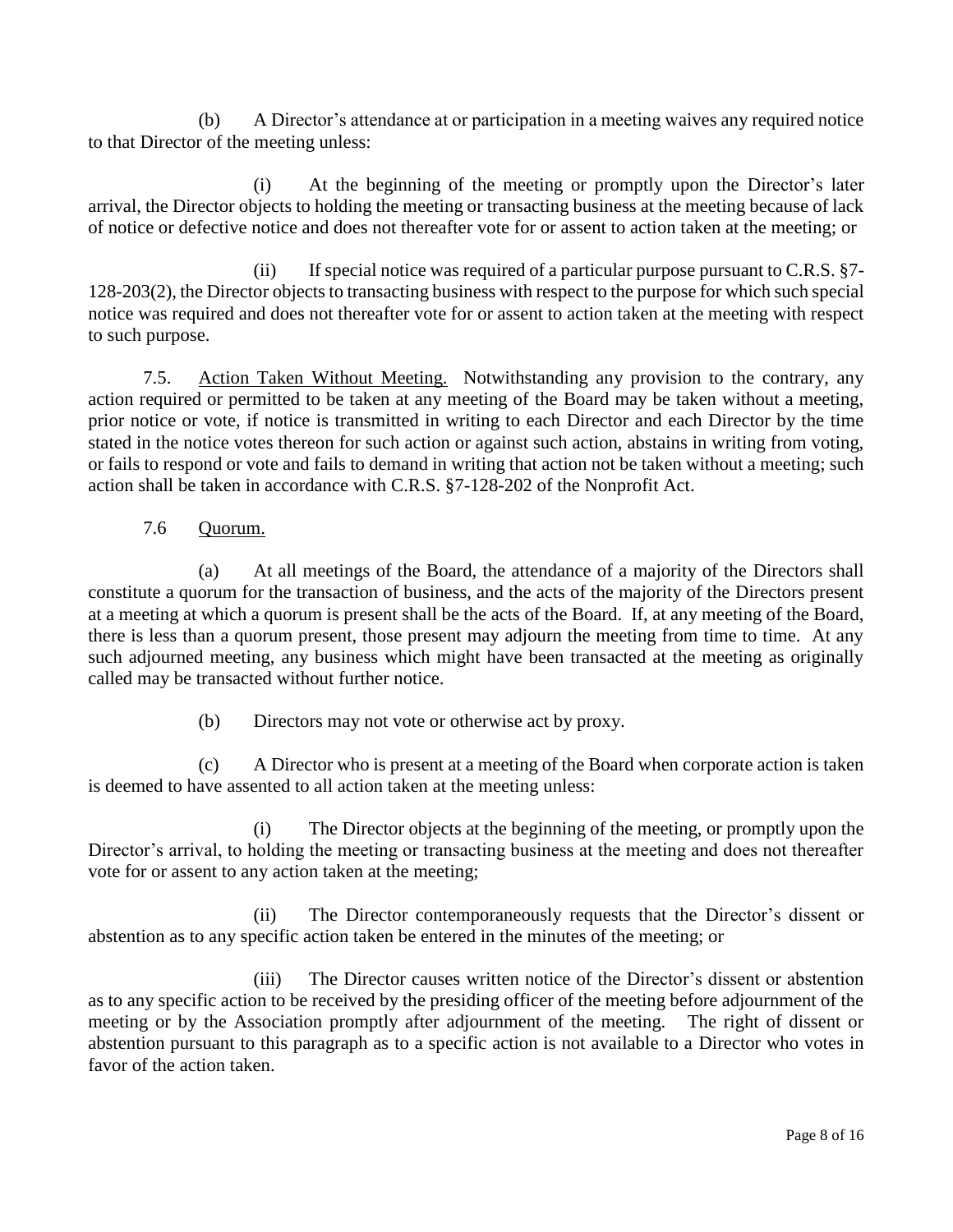#### ARTICLE VIII POWERS AND DUTIES OF THE BOARD OF DIRECTORS

8.1. Powers. The Board shall have power to:

(a) exercise all powers granted by the Nonprofit Act or other law or statutes allowed to boards of corporations;

(b) adopt and publish rules and regulations. A rule or regulation shall not be in conflict with the Declaration or these Bylaws. A copy of such rules and regulations may be delivered by hand to each Lot or mailed or sent via electronic transmission to each Member upon the adoption thereof or may be recorded in the real property records of El Paso County;

(c) exercise for the Association all powers, duties and authority vested in or delegated to the Board or the Association and not reserved to the Members by other provisions of these Bylaws, the Articles, or the Declaration, and as are necessary for the administration of the affairs of the Association and for the operation and maintenance of Rustic Hills Acres;

(d) incur such costs and expenses as may be necessary to perform the Association's duties under the Declaration and to keep in good order, condition and repair all items of common personal property, if any, which is the Association's responsibility to maintain;

(e) declare the office of a Director of the Board to be vacant in the event such Director shall be absent from three (3) consecutive regular meetings of the Board;

(f) make such distributions as authorized by the Nonprofit Act and the Declaration;

(g) implement plans of merger or dissolution as permitted by the Nonprofit Act;

(h) cause to be kept a complete record of all its acts and corporate affairs and to present a statement thereof to the Members at the annual meeting of the Members, or at any special meeting when such statement is requested in writing by twenty percent (20%) of the Members who are entitled to vote;

(i) provide such supervision of all officers, agents and employees of the Association as the Board deems reasonably necessary and appropriate;

(j) enforce the Declaration;

(k) procure and maintain insurance required by the Declaration or deemed advisable by the Board;

(l) fulfill all obligations of the Board under the Declaration;

(m) establish a bank account or accounts for the common treasury and for all separate funds which are required or may be deemed advisable and to keep and maintain full and accurate books and records showing all of the receipts, expenses or disbursements and to permit examination thereof at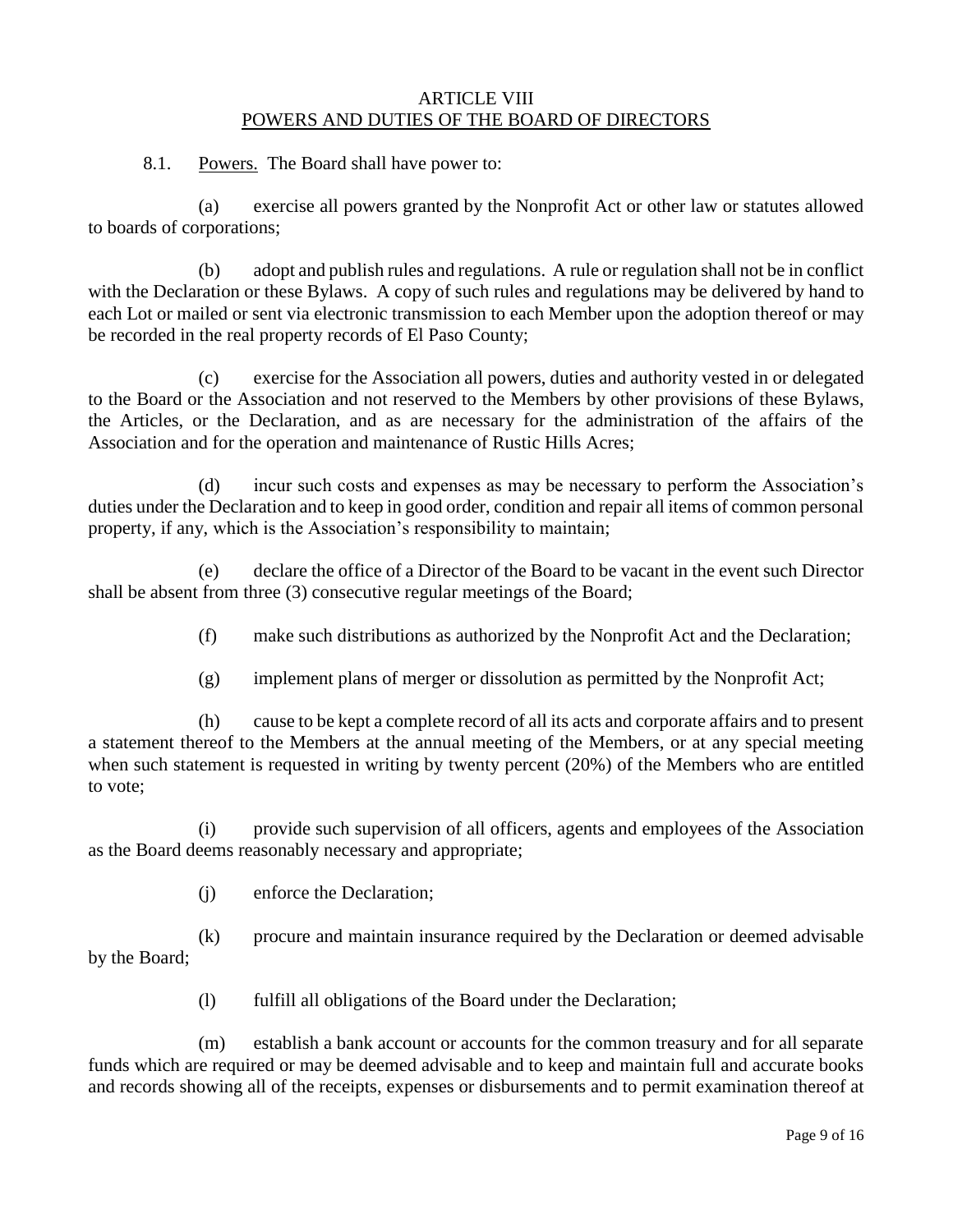any reasonable time by each of the Lot Owners, and to cause an annual accounting for association funds and a financial statement to be prepared and presented to the Association by the managing agent, a public accountant, or a certified public accountant; and

(n) meet as often as the Board deems reasonable and appropriate.

8.2 Duties. It shall be the duty of the Board to exercise reasonable business judgment in the performance of its duties, subject to the provisions and protections of the Declaration and Colorado law and statute.

8.3. No Waiver of Rights. The omission or failure of the Association or any Member to enforce the covenants, conditions, restrictions, easements, uses, limitations, obligations or other provisions of the Declaration, these Bylaws or rules and regulations adopted pursuant thereto, shall not constitute or be deemed a waiver, modification or release thereof, and the Board, the Association, and any Member shall have the right to enforce the same thereafter.

#### ARTICLE IX OFFICERS AND THEIR DUTIES

9.1. Enumeration of Offices. The officers of the Association, herein collectively referred to as the "Executive Board", shall be a President, a Vice-President, a Secretary, and a Treasurer, all of whom shall at all times be Voting Members of the Association. The powers and duties of the officers shall be subject to the provisions and limitations of the Declaration, Articles, these Bylaws, and law and statute. An officer shall be a natural person who is eighteen years of age or older.

9.2. Election of Officers. The election of the Executive Board shall take place at the annual meeting of the Members. The officers shall continue in office until their successors are elected.

9.3. Term. Each officer of the Association shall be elected annually and each shall hold office for one (1) year, unless the officer shall sooner resign, or shall be removed, or otherwise disqualified to serve.

9.4. Special Appointments. The Board may elect such other officers as the affairs of the Association may require, each of whom shall hold office for such period, have such authority and perform such duties as the Board may, from time to time, determine. Such other officers shall not comprise the Executive Board. Any two or more non-Executive Board officer positions may simultaneously be held by the same person.

#### 9.5. Resignation and Removal.

(a) Any officer may be removed from office with or without cause by the Board.

(b) An officer may resign at any time by giving written notice of resignation to the Association. A resignation of an officer is effective when the notice is received by the Association unless the notice specifies a later effective date. If a resignation is made effective at a later date, the Board may permit the officer to remain in office until the effective date and may fill the pending vacancy before the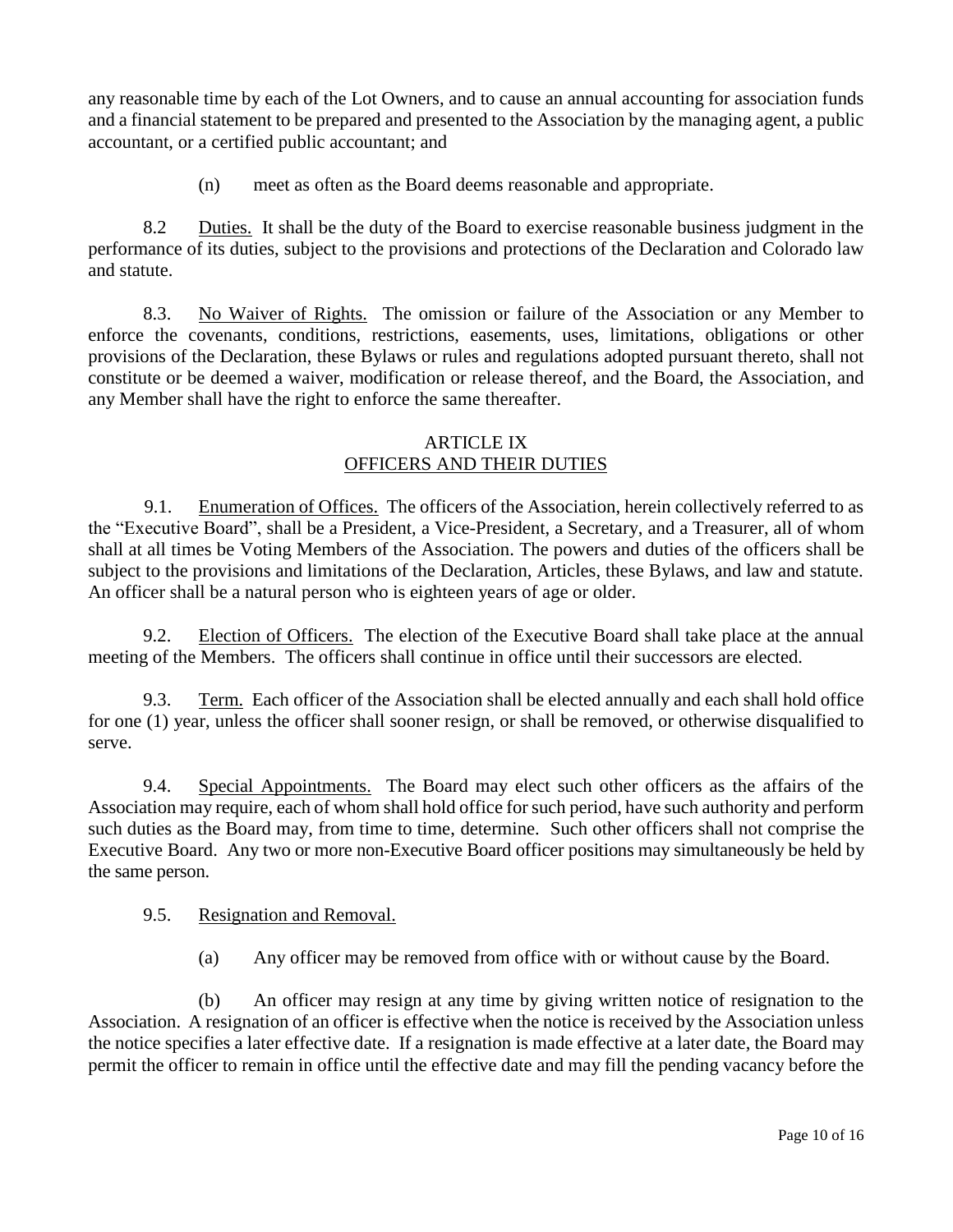effective date with the provision that the successor does not take office until the effective date, or the Board may remove the officer at any time before the effective date and may fill the resulting vacancy.

9.6. Vacancies. A vacancy in any office may be filled by appointment by the Board. The officer appointed to such vacancy shall serve for the remainder of the term of the officer he replaces.

9.7. Duties. The duties of the officers are as follows:

(a) The President shall preside at all meetings of the Board; shall see that orders and resolutions of the Board are carried out; shall sign on behalf of the Association all leases, mortgages, deeds and other written instruments. Further, the President shall have all of the general powers and duties which are usually vested in the office of president of a corporation, including, but not limited to, the power to appoint committees from among the Members and other individuals from time to time as the President may, in his or her discretion, decide is appropriate to assist in the conduct of the affairs of the Association or as may be established by the Board or by the Members of the Association at any regular or special meetings. Further, the President shall be an ex-officio member of all committees other than the Nominating Committee.

(b) The Vice-President shall act in the place and stead of the President in the event of the President's absence, inability or refusal to act, and shall exercise and discharge such other duties as may be required by the Board.

(c) The Secretary shall record the votes and keep the minutes of all meetings and proceedings of the Board and of the Members; keep the corporate seal (if any) of the Association and affix it on all papers requiring said seal; serve notice of any meetings of the Board and of the Members; efficiently address all correspondence related to the Association; keep appropriate current records showing the Members of the Association together with their addresses and other contact information, and shall perform such other duties as required by the Board.

The Secretary shall make available on Rustic Hills Acres' website the minutes of all meetings, or consent resolution(s) in lieu of a meeting, within one (1) month of the subject meeting(s) or consent resolution(s).

(d) Except to the extent performed by any managing agent, the Treasurer shall receive and deposit in appropriate governmentally insured accounts all funds of the Association and shall disburse such funds as directed by resolution of the Board; keep proper books of account; cause an annual accounting to be made; and shall prepare an annual budget and a statement of income and expenditures to be presented to the Membership at its regular annual meeting, and deliver a copy of each to the Members. In the event a managing agent has the responsibility of collecting and disbursing funds, the Treasurer shall review the accounts of the managing agent not less often than once each calendar quarter.

(e) The President and the Secretary may prepare, execute, certify and record amendments to the Declaration on behalf of the Association following their adoption as provided therein. Any checks or promissory notes of the Association shall be signed by at least two of the officers of the Executive Board.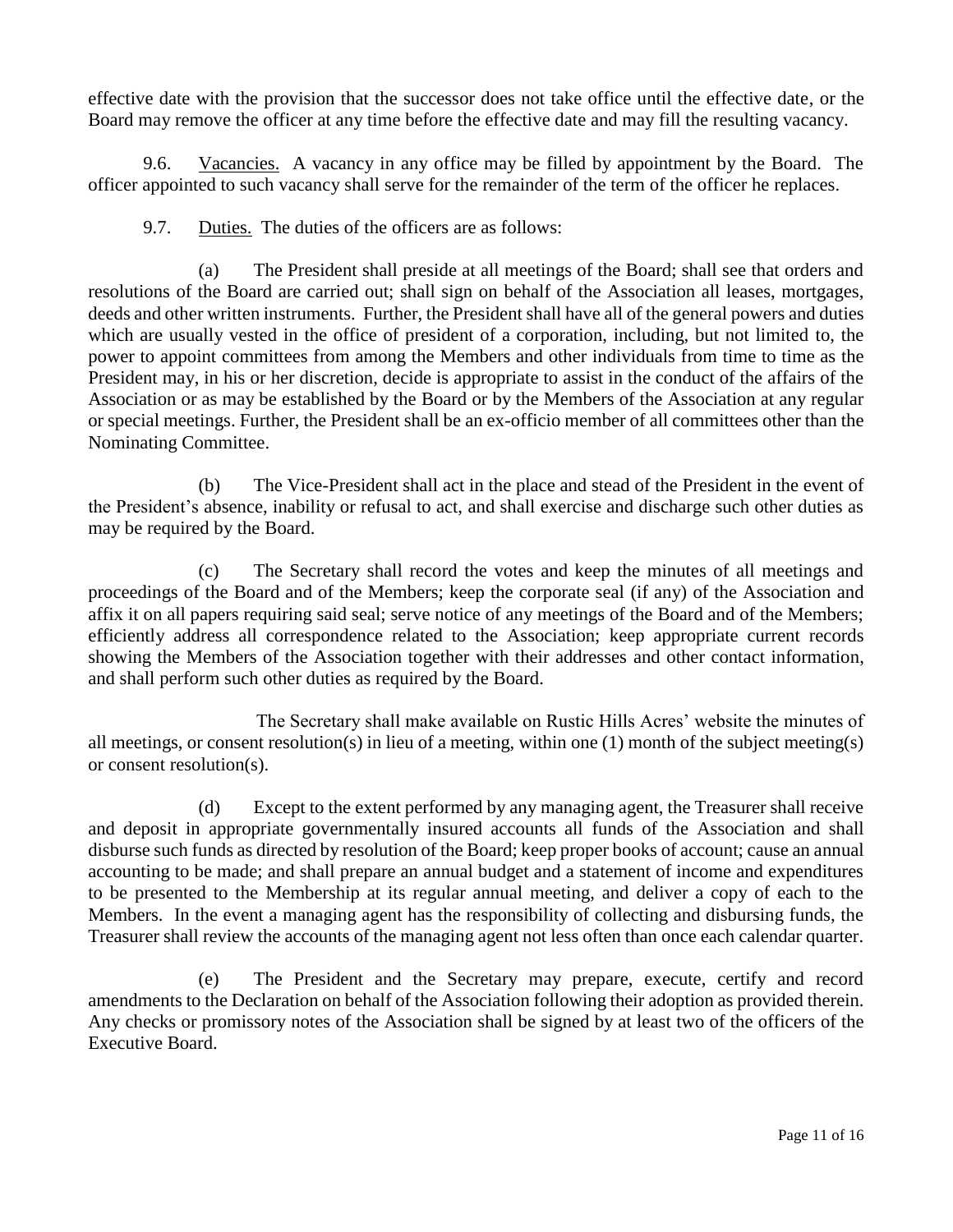(f) All officers shall deliver any and all Association documents and/or records to their successors within ten (10) days after the expiration of their term of office or their removal or resignation.

### ARTICLE X

## NOMINATION AND ELECTION OF DIRECTORS AND EXECUTIVE BOARD

10.1. Nomination. Nomination for election to the Board of Directors and Executive Board may be made by a Nominating Committee. Nomination may also be made from the floor at the annual meeting. The Nominating Committee shall consist of a Chairman, who shall be a member of the Board of Directors, and three Members of the Association as follows: one (1) from the Rustic Hills Subdivision, and two (2) from the Rustic Hills Subdivision No. 2 and the Rustic Hills Subdivision No. 2, Filing No. 2. The Nominating Committee shall be appointed by the President and approved by the Board at least two (2) month prior to each annual meeting of the Members, to serve until the close of such annual meeting. The Nominating Committee shall make as many nominations for election to the Board of Directors and Executive Board as it shall, in its discretion, determine but not less than the number of vacancies that are to be filled. The Nominating Committee shall present the nominations to the Board of Directors thirty (30) days prior to the annual meeting. The Nominating Committee shall present the nominations at the annual meeting. All nominees must be Voting Members of the Association. The Nominating Committee shall be responsible for counting the ballots.

10.2. Election. All nominees shall be introduced to the Membership and, upon request, be given two (2) minutes to speak. Election shall be held at the close of the introductions. Election to the Board of Directors and Executive Board shall be by secret written ballot. The Secretary shall be responsible for assuring that only Voting Members receive ballots. At such annual election, the Voting Members may cast, in respect to each vacancy, as many votes as they are entitled to exercise under the provisions of the Declaration, which is one (1) vote per Lot. The persons receiving the largest number of votes shall be elected. Cumulative voting is not permitted. In an election of multiple Directors or officers, the number of candidates equaling the number of Directors or officers to be elected, having the highest number of votes cast in favor of their election, are elected to the Board of Directors or the Executive Board. When only one Director or officer is being voted upon, the affirmative vote of a majority of the Members entitled to vote constituting a quorum at the meeting at which the election occurs shall be required for election to the Board of Directors or the Executive Board.

### ARTICLE XI NON LIABILITY OF OFFICERS AND DIRECTORS

11.1 Contracts. Contracts or other commitments made by the Board or officers shall be made as agent for the Association, and they shall have no personal responsibility on any such contract or commitment.

11.2 Indemnification of Officers and Directors. Each officer and Director of the Association, now or hereinafter serving in any such capacity, shall be indemnified by the Association against any and all claims and liabilities to which he or she has or shall become subject by reason of serving or having served in any such capacity, or by reason of any action alleged to have been taken, omitted, or neglected by him or her in any such capacity, to the fullest extent allowable by law and statute, including without limitation, the Nonprofit Act. The right of indemnification herein provided shall not be exclusive of any rights to which any Director or officer of the Association may otherwise be entitled by law or statute,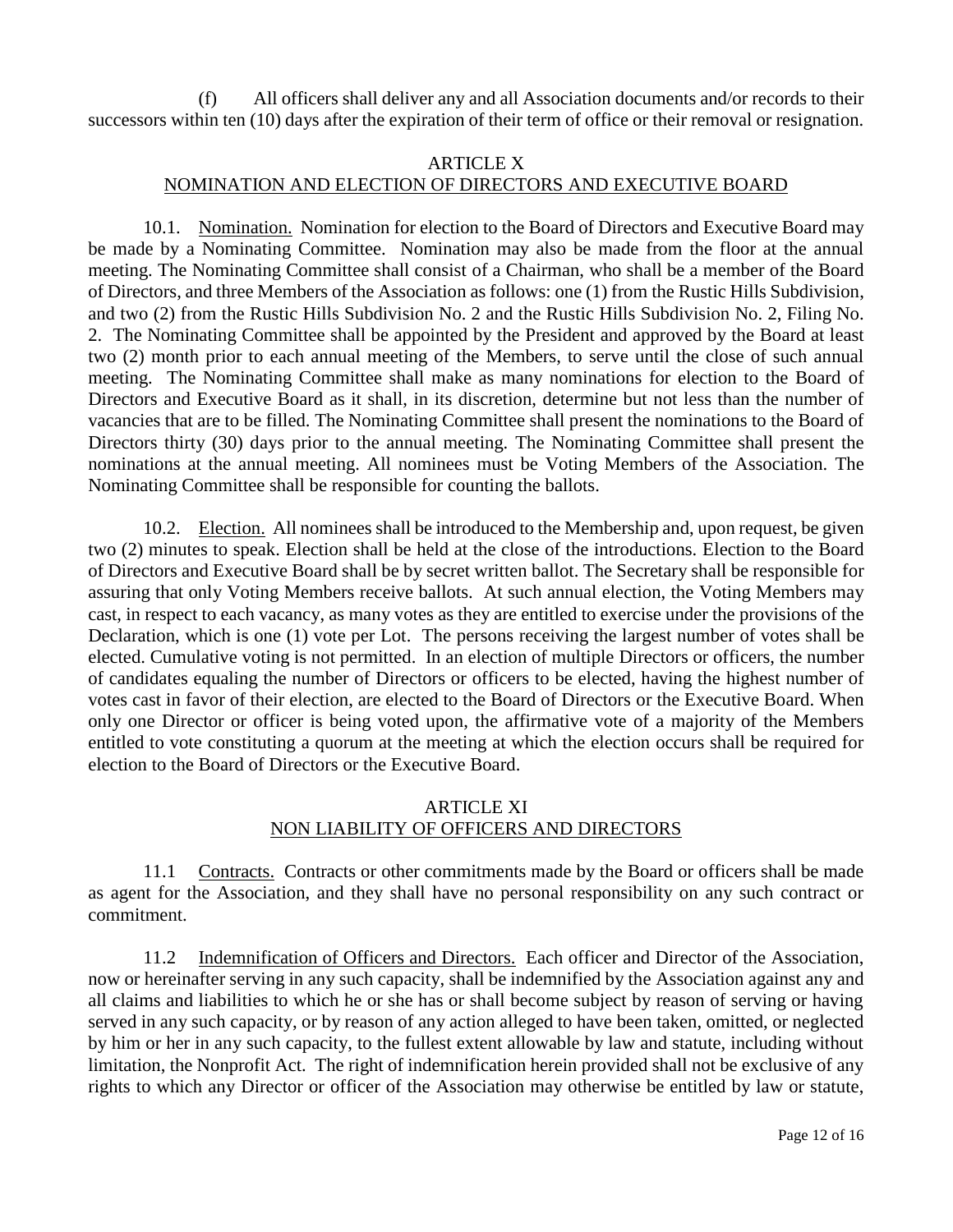provided however, this indemnification shall not reduce or impair any insurance coverage. No Director or officer shall be personally liable to the Association or its Members except as otherwise provided by the Nonprofit Act. Directors and officers shall be indemnified by the Association to the fullest extent allowed by the Declaration, Articles, these Bylaws and by law and statutes, including without limitation, C.R.S. §§7-129-101 through 107.

11.3 Non-liability. The Directors, officers, employees and Members of the Association are not, as such, personally liable for the acts, debts, or obligations of the Association.

11.4 Standards. Except as may be allowed by the Declaration and the Nonprofit Act, Directors and officers shall comply with the standards of conduct set forth in C.R.S. §7-128-401 and the conflict of interest standards set forth in C.R.S. §7-128-501 and shall be indemnified as provided therein.

## ARTICLE XII COMMITTEES

Pursuant to C.R.S. §7-128-206, the Board may appoint and remove such committees as deemed appropriate in carrying out its purpose or appoint itself as any committee under the Declaration or the Nonprofit Act, and adopt rules, if any, for procedures and appeals from committees to the Board. Committees shall be chaired by a member of the Board.

An Auditing Committee shall be appointed by the President and approved by the Board at least one (1) month prior to each annual meeting of the Members, to serve until the close of such annual meeting. The Auditing Committee shall consist of three (3) Voting Members of the Association. The Auditing Committee shall present an audit of the books and records of the Association at the annual meeting of the Members for approval by the Voting Members.

#### ARTICLE XIII BOOKS AND RECORDS

The Association shall make available to Owners and lenders, and to holders, or insurers, current copies of the Declaration, Articles, these Bylaws, rules concerning Rustic Hills Acres, and the books, records and financial statements of the Association. "Available" means available for inspection, upon request, during normal business hours or under other reasonable circumstances. In addition, the Association shall comply with the Nonprofit Act including without limitation C.R.S. §§7-136-101 through 106 concerning corporate records and inspection rights.

#### ARTICLE XIV CORPORATE SEAL

 The Association may have a seal in circular form having within its circumference the words: "Rustic Hills Acres" or "Rustic Hills Acres Neighborhood Association".

### ARTICLE XV AMENDMENTS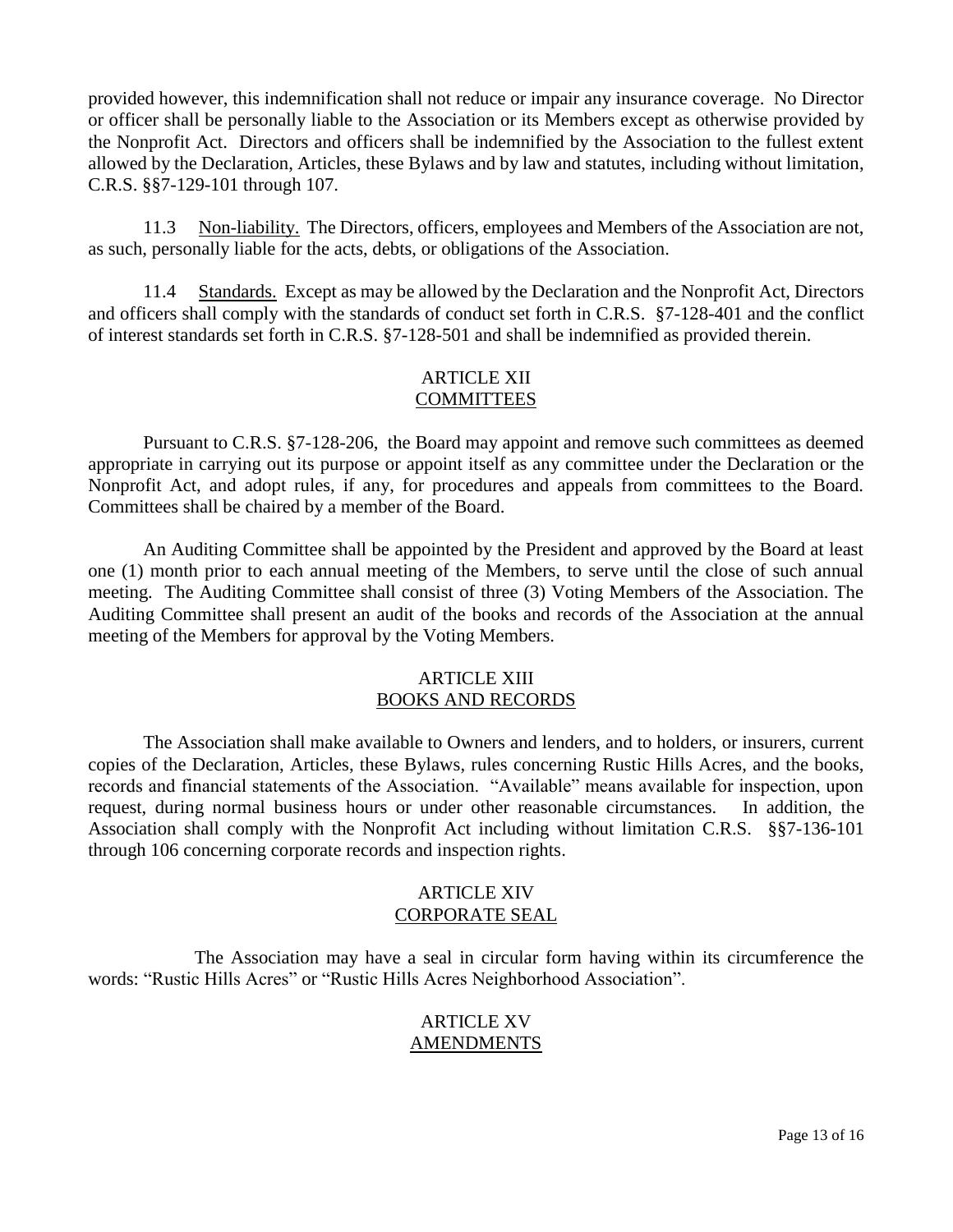The Association's Articles or these Bylaws, or both, may be amended by the Voting Members at a regular or special meeting, with a quorum present, by a vote of at least fifty percent (50%) of the Voting Members (one vote per Lot) who are present in person or by written ballot or by absentee ballot in accordance with C.R.S. §§7-130-101 *et seq.*, 7-130-201 *et seq.*, and 7-127-101, *et seq.,* provided however, that no amendment to the Association's Articles or these Bylaws shall be contrary to or inconsistent with the provisions of the Declaration. No votes may be cast pursuant to a proxy.

#### ARTICLE XVI **MISCELLANEOUS**

16.1 Fiscal Year. Unless the Board otherwise determines, the fiscal year of the Association shall begin on the first day of June and end on the 31st day of May of every year, except that the first fiscal year shall begin on the date of incorporation.

16.2 Conflict of Documents. In the case of any conflict between the Articles and these Bylaws, the Articles shall control, and in the case of any conflict between the Declaration and these Bylaws, the Declaration shall control.

16.3 Proper Conduct during Meetings. The Board may establish a policy governing how meetings will be conducted, including limitations upon discussion, inappropriate behavior, electronic voting, when an executive session may be called, and other matters.

16.4 Procedural Controversy. In the case of procedural controversy during meetings, *Robert's Rules of Order, Newly Revised*, shall be the parliamentary authority in addition to any rules of conduct established by the Board.

\_\_\_\_\_\_\_\_\_\_\_\_\_\_\_\_\_\_\_\_\_\_\_\_\_\_\_\_\_\_\_\_\_\_\_\_\_\_\_\_\_\_ , Director (print) \_\_\_\_\_\_\_\_\_\_\_\_\_\_\_\_\_\_\_\_\_\_\_\_\_\_\_\_\_\_\_\_\_\_\_\_\_\_\_\_\_\_ , Director (print) \_\_\_\_\_\_\_\_\_\_\_\_\_\_\_\_\_\_\_\_\_\_\_\_\_\_\_\_\_\_\_\_\_\_\_\_\_\_\_\_\_\_ , Director (print) \_\_\_\_\_\_\_\_\_\_\_\_\_\_\_\_\_\_\_\_\_\_\_\_\_\_\_\_\_\_\_\_\_\_\_\_\_\_\_\_\_\_ , Director (print) \_\_\_\_\_\_\_\_\_\_\_\_\_\_\_\_\_\_\_\_\_\_\_\_\_\_\_\_\_\_\_\_\_\_\_\_\_\_\_\_\_\_ , Director (print) \_\_\_\_\_\_\_\_\_\_\_\_\_\_\_\_\_\_\_\_\_\_\_\_\_\_\_\_\_\_\_\_\_\_\_\_\_\_\_\_\_\_ , Director (print) \_\_\_\_\_\_\_\_\_\_\_\_\_\_\_\_\_\_\_\_\_\_\_\_\_\_\_\_\_\_\_\_\_\_\_\_\_\_\_\_\_\_ , Director (print)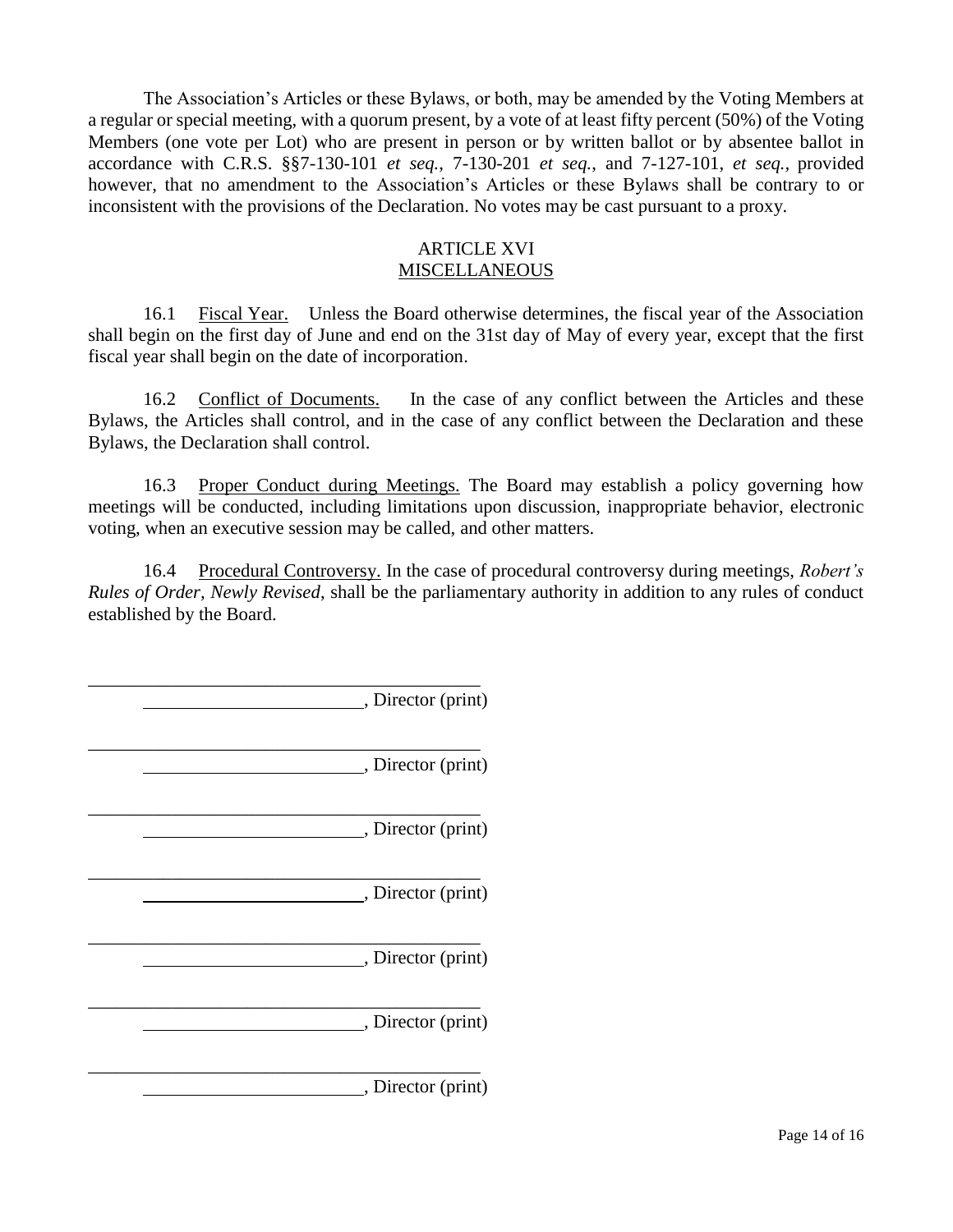|  | , Director (print)        |
|--|---------------------------|
|  | $\Box$ , Director (print) |
|  | , Director (print)        |

# **CERTIFICATION**

I, the undersigned, do hereby certify:

That I am the duly elected and acting Secretary of Rustic Hills Acres, and,

That the foregoing Bylaws constitute the Amended and Restated Bylaws of Rustic Hills Acres, as duly adopted at a meeting of the Board of Directors held on the \_\_\_\_\_\_\_\_ day of  $\frac{1}{2017}$ .

IN WITNESS WHEREOF, I have hereunto subscribed my name and affixed the seal of said Association this  $\frac{1}{2}$  day of  $\frac{1}{2}$  day  $\frac{1}{2}$ , 2017.

\_\_\_\_\_\_\_\_\_\_\_\_\_\_\_\_\_\_\_\_\_\_\_\_\_\_\_\_\_\_\_\_\_\_\_\_\_\_\_\_

Secretary